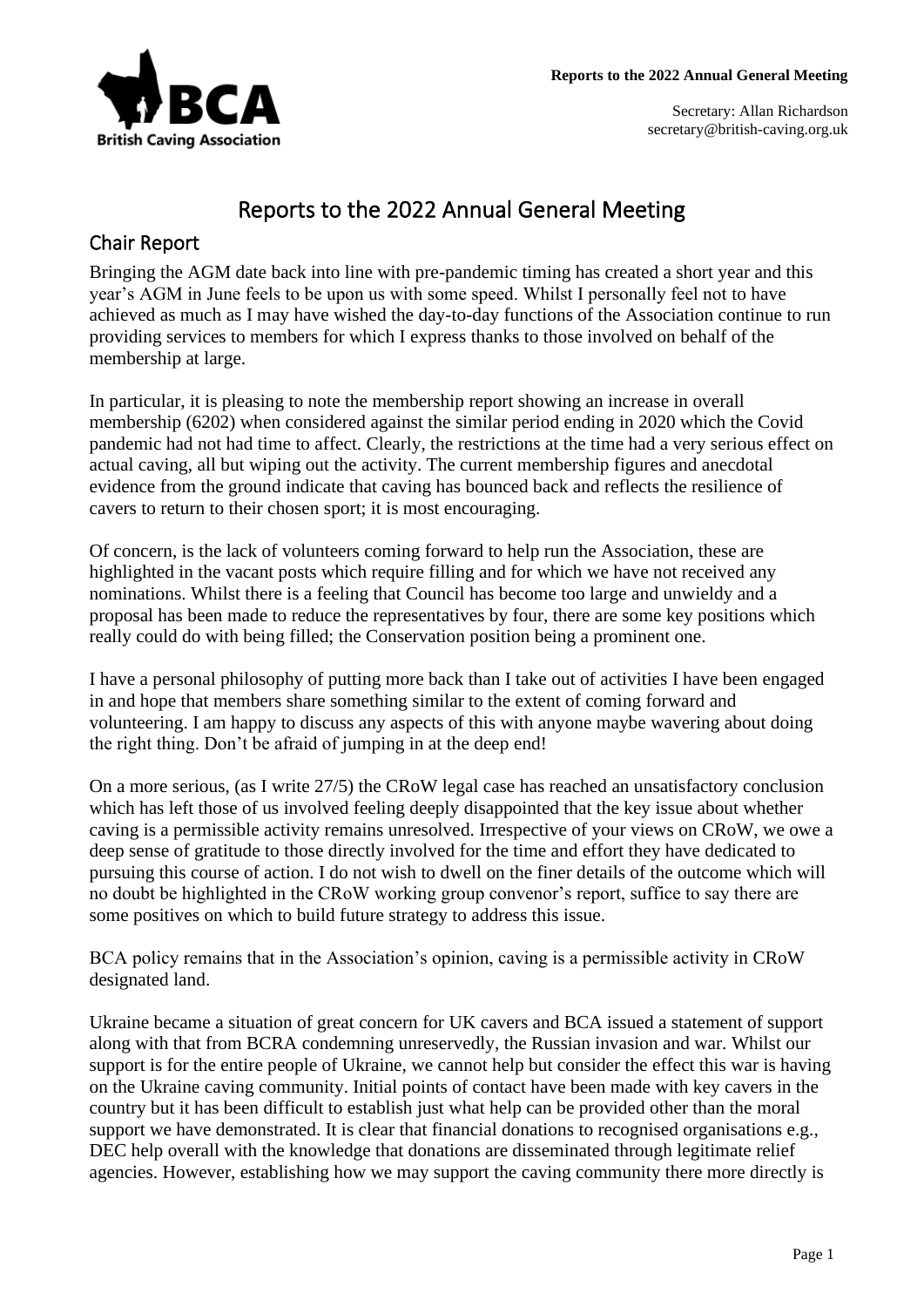

proving difficult to achieve; our contact indicates that many of the cavers are actively engaged in the war. However, it looks possible to become members of the Ukraine Speleological Association (UkrSA) both as individual members and also joining as a national body i.e., BCA which we will continue to explore.

Finally, it was a privilege to be elected as Chair of BCA for a further term of office and I feel honoured to have received your confidence to continue in the role which I will undertake to the best of my abilities.

Russell Myers Chair, May 2022.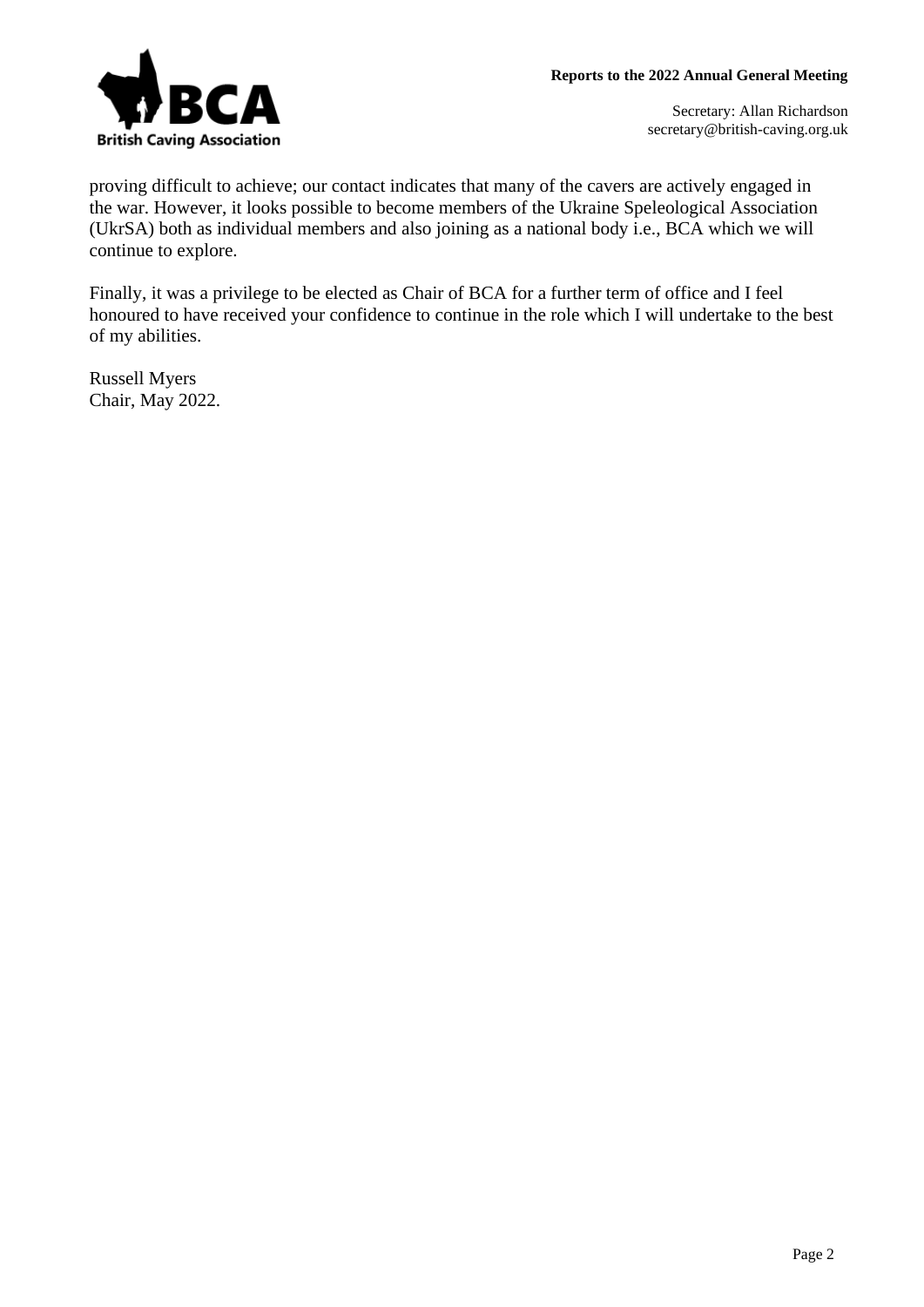

## Secretaries Report

The usual run of meetings, answering queries and pointing people in the right direction, in other words nothing out of the ordinary to report.

R. Allan Richardson Secretary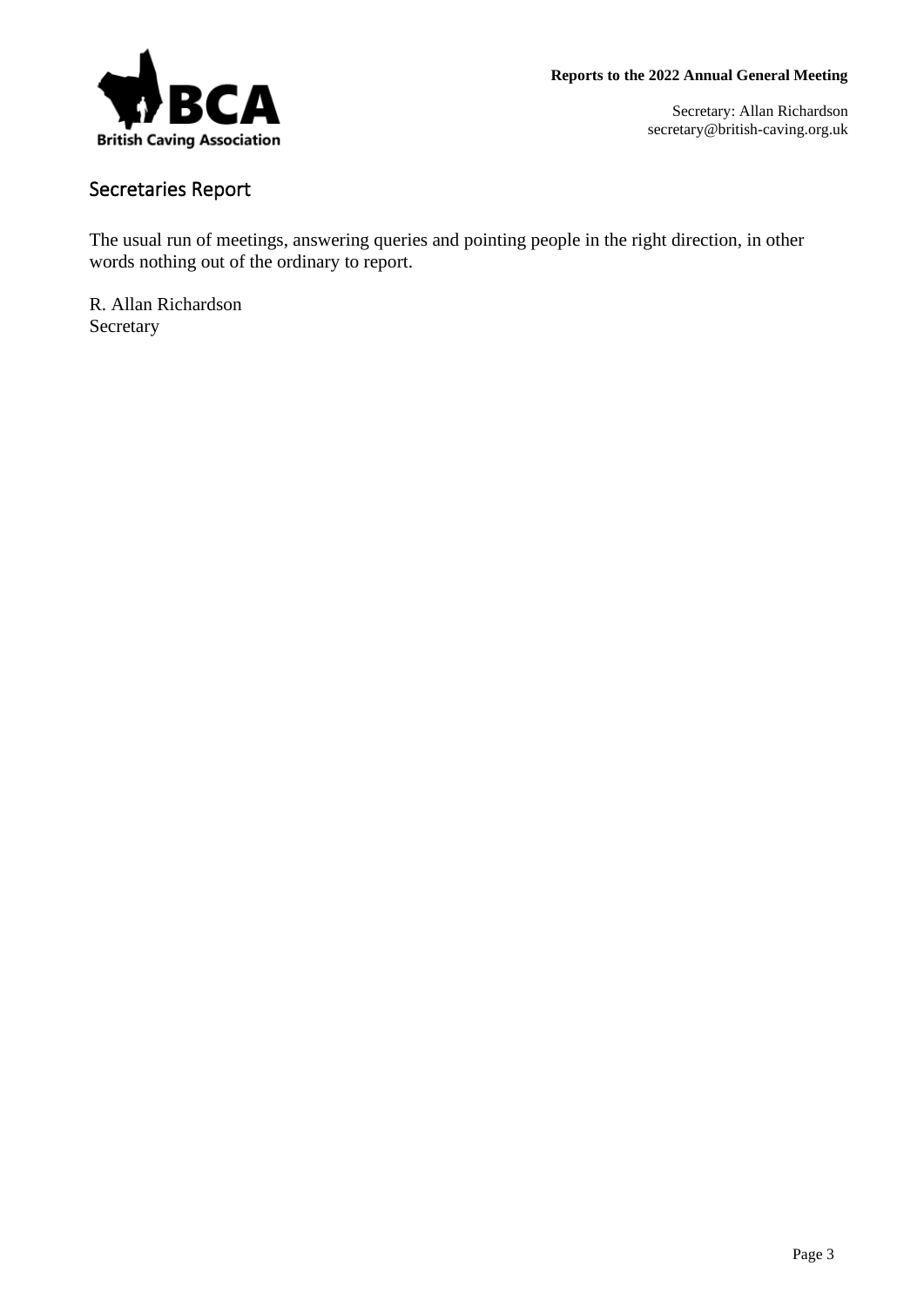

### Treasurer Report

#### *Current bank balances*

as at 22/05/2022 was £239,000. Of which £88,000 is in medium term interest bearing accounts and £77,000 is in a short term deposit account.

### *Bank charges*

As at 1/1/2022 HSBC has decided to inflict bank charges on all charities. This brings them into line with most other retail banks. I estimate this will cost BCA around £300 a year. I have closed a dormant account which was attracting bank charges. I have asked our membership and training administrators to discourage the use of cheques when members pay us as this is now expensive for BCA.

### *Unusual spend since last Council*

BCRA 2021 cross charge £2,000, UBSS grant to attend UIS conference £500, donation to Ghar Parau Foundation £4,000, DCUC claim for 2021 £55.

### *BCA Region claims for 2021 paid in 2022*

We received a claim from DCUC for £55. BCA Finance committee approved the claim and it has been paid in full.

### *BCA accounts result for 2021*

These have been signed off by the independent reviewer and BCA Chairperson. . They show the following (round numbers):

Reduced income by £10k (Covid and reduced club membership fee Council decision 2021) CRoW legal costs of £45k, total over the 2 years £80k.

QMC break even position (income and expenditure both £15k)

Record regional support due to increased C&A activity especially CSCC and DCA regions. Deficit £60k (lower than I predicted)

Net assets £155k.

I will bring to the BCA AGM in June for approval. Once approved I will submit the tax return. No tax due.

Note any CRoW legal cost refund decision has not been reflected in the 2021 accounts as they stand. (See below)

### *CRoW financial situation*

A previous Council meeting agreed we could spend up to £90k pursuing this claim on the basis of its details and likely impact for UK caving as a whole. To date we have paid £67k and there is a further £13k due to the lawyers for recent work, taking the total cost to £80k as budgeted on our own lawyer (which he acknowledges). There is a court deliberation over costs in the matter due in the next few weeks and it is possible we could be awarded up to £35k in costs; at the maximum award it would mean a refund to BCA of some £20k.

### *BCA Budget 2022*

Has been approved and distributed to Council. If all the assumptions come true it's a break even budget.

HJJ May 2022.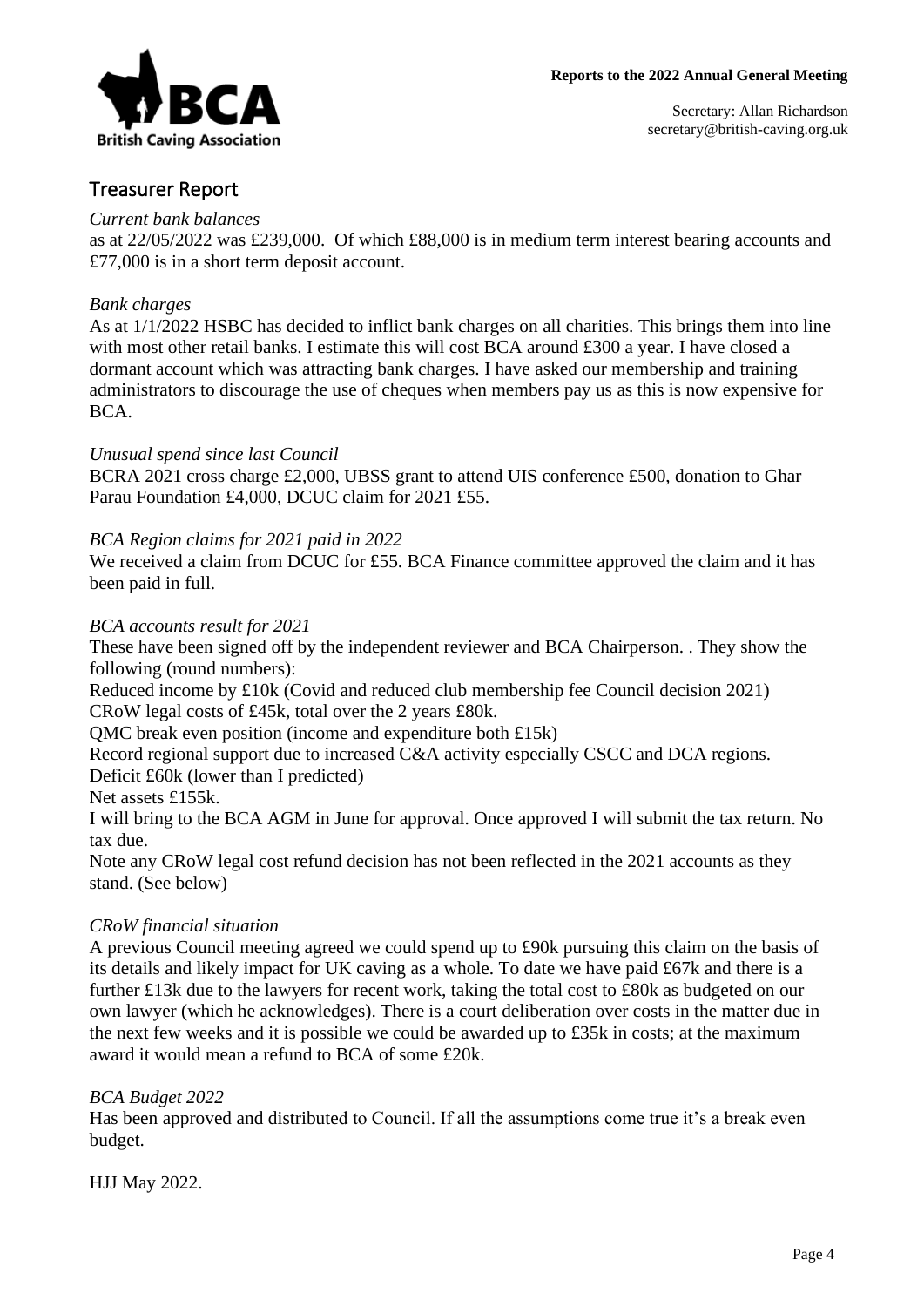

### CRoW Group Report

29 May 2022

As council members will recall, following the terms of the settlement of our judicial review over the meaning and application of the open access provisions of the Countryside and Rights of Way Act (CROW) against the Welsh Government, the BCA submitted representations to it in February. The invitation to make these representations was part of the settlement.

It should be recalled that our lawyers had told us very clearly that we ought to accept this settlement, because if we didn't, the way the law works means we would likely have had to pay much higher costs, without getting the fundamental issue resolved. The likelihood, according to Gwion Lewis QC, was that because the settlement offer was made formally and thus was known to the court, we would not even have been able to persuade the judge to hear argument about the meaning of the CROW Act, but would have wasted time and money on procedural questions that wouldn't have clarified the Act's meaning at all. The judge would have said: "You should have taken this offer which would have allowed you to make representations. That remains the best next step. And the fact you didn't means you must now pay the costs incurred by the other side in this hearing."

Regrettably, at the last BCA council, held when I was away caving in Mexico, an inaccurate account of these developments was given by a former group member, Stuart France, who insisted we should have gone to court anyhow. He claimed that I had not shared this legal advice with the rest of the group, nor kept them informed as to the decision making process that followed. In fact, as the email trail shows – and if anyone wants to see it, I can provide it – both the CROW group and the executive were kept fully informed at every stage. I forwarded the critical advice from Gwion Lewis QC that we should settle on the day I received it. I followed this up with an email to the group and the exec in which I tried to explain this in non-technical terms. Several CROW group members and the BCA Treasurer commented in further emails to me that we did indeed have to accept the settlement, much as this went against the grain. I am grateful to the two group members, Tim Allen and Jenny Potts, who have already written to the exec to support the above account and disassociating themselves from Stuart, who has in any event resigned from the group.

In our representations we argued that that even if it did not accept that CROW does not apply to caving, the WG should convene an access reform advisory body to consider how and whether our access should be reformed. The Government has now responded, and its answer is a resounding "no". (The English Government is effectively also a party to the case.) For the very first time, they have given proper reasons for rejecting our arguments. Their main point is that there is no need to reform cave access, or even to consider it, because this would involve a disproportionate use of resources that would be better deployed elsewhere. Some of the evidence they cite here is bizarre, and maybe open to challenge: for example, they say that the location of cave entrances is unknown, and that caves are not properly mapped, so establishing whether a particular cave actually is on CROW land would cost a fortune.

Meanwhile, last week the judge in the first case finally made a ruling on costs. He has determined that the case amounts to a "score draw": neither side has to pay the other's costs. Of course, that means we don't get reimbursed.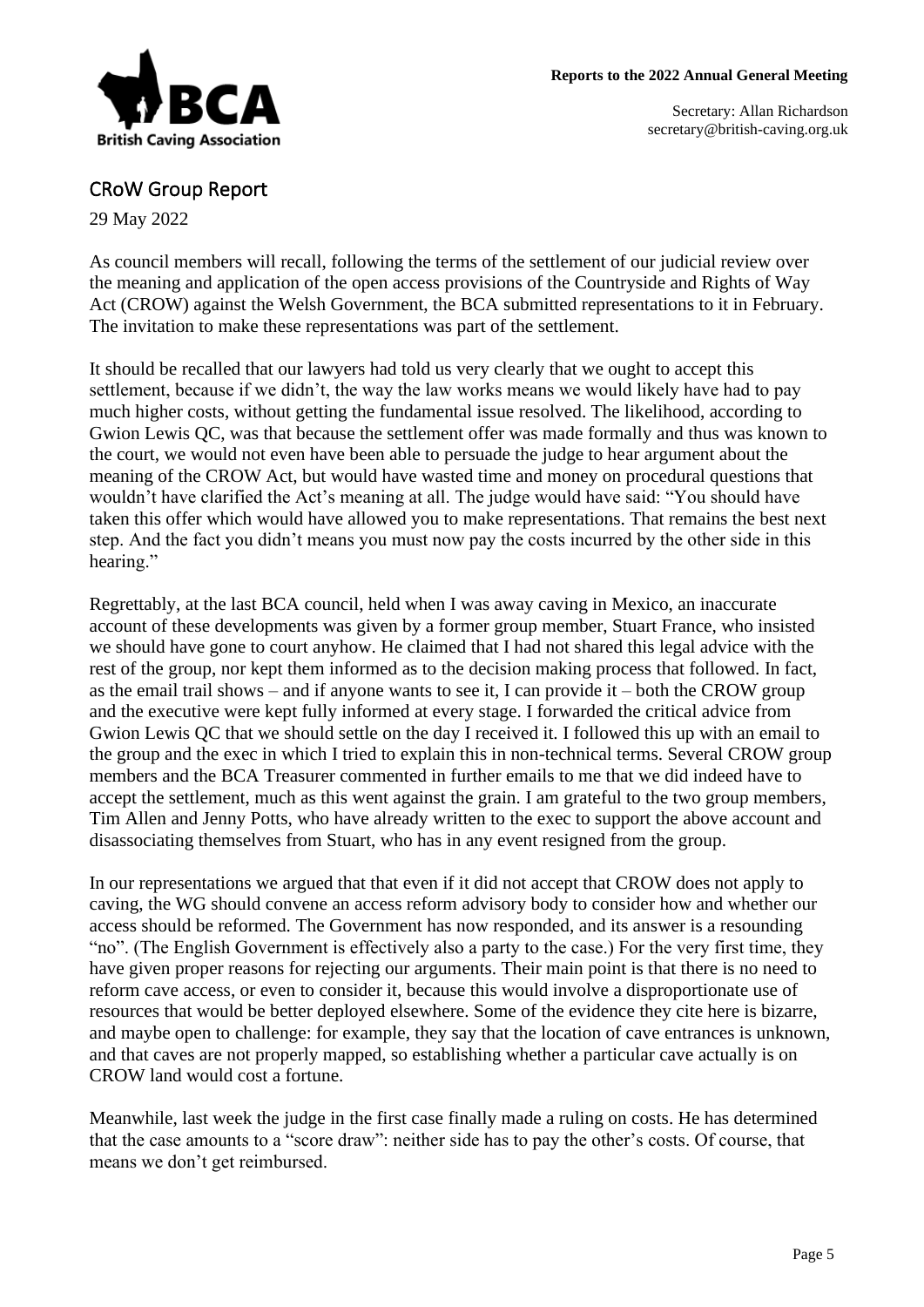

So where does this leave us? I asked our lawyers to assess whether, in light of the Government's response, which we think contains factual errors, we would stand a good chance of success if we now lodged a second judicial review, and whether, if we did, the court would cut to the chase – ruling simply on the meaning of the Act and the refusal of the Government to set up a new advisory body to consider widening cavers' access – and whether it would do so without the procedural distractions that bogged the first case down.

On Friday I had an online meeting with our solicitor Richard Buxton and Gwion Lewis QC. The upshot was that we are, for the time being, at the end of the legal road.

In a nutshell, Gwion addressed four issues:

- We are unlikely to succeed in an appeal against the decision of the judge not to award us costs from the WG. He feels the decision was wrong, but the Court of Appeal reverses such decisions very rarely. He does point out that not having costs awarded against us does represent a level of success.
- In his view, the response to the submissions we made DOES represent a justiciable decision over whether CROW applies to caving. Therefore if we were to launch a second JR, we would be at least 60% likely to succeed in an attempt to get the court to focus solely on the issue we have always wanted resolved: the meaning of the law.
- However, the detailed reasons set out for the first time by the WG in its response means we would be much less likely to win. The reasons and evidence cited are open to challenge. But the fact they exist and the detail in which they are set out mean it would be a very bold judge who disregarded them. The Court of Appeal would be even less likely to find in our favour. The courts would, Gwion thinks, likely decide that this was properly a matter for government, not the courts, especially because of the argument a decision in our favour would have resource implications. Courts would not be likely to tell the WG: " You have to do this, even though you say it would cost money you'd rather spend on other things, that would affect a larger group of people." Therefore Gwion advises AGAINST any further JR.
- Nevertheless, we can chalk up some small victories. We have persuaded the Court of Appeal to state that there is an arguable case in law that CROW applies to caving, and that the WG was wrong to exclude us from its first access reform group. Moreover, the WG refused our offer of a "part 8 hearing" which would have been a joint approach asking the courts to clarify the law. This suggests it is far from confident we are wrong. It may be that one day, we will want to pursue another court case making a similar claim, in other circumstances, perhaps in England. If so, these victories would weigh in our favour and could be cited in court. They can also be used in a further campaign of persuasion with lawmakers.

Jenny has already suggested that we should concentrate on politicians for now, if we want to continue this campaign. Gwion thinks she is right. And I would suggest we should especially be targeting Labour ones, since Labour is increasingly looking likely to win the next election – and will have a much more liberal attitude to outdoors access in general. I am happy to continue to try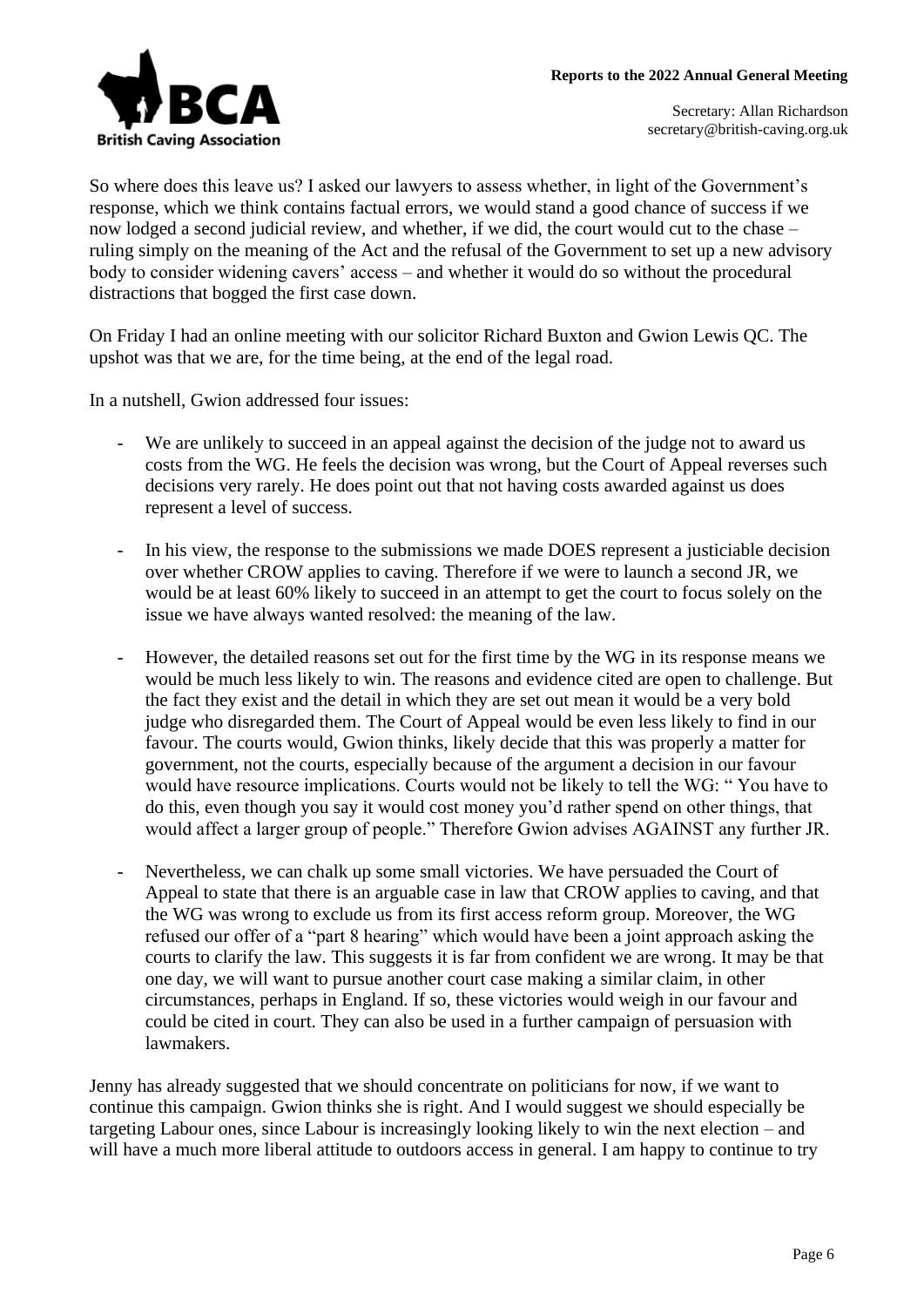

to lead this. In my new job as a political journalist, I have a parliamentary "access all areas" lobby pass, which means it's very easy for me to talk face to face with politicians.

In summary: the position is more uncertain than it was before – and the needle has moved a little in our favour. But the court case is done.

David Rose BCA CROW group convenor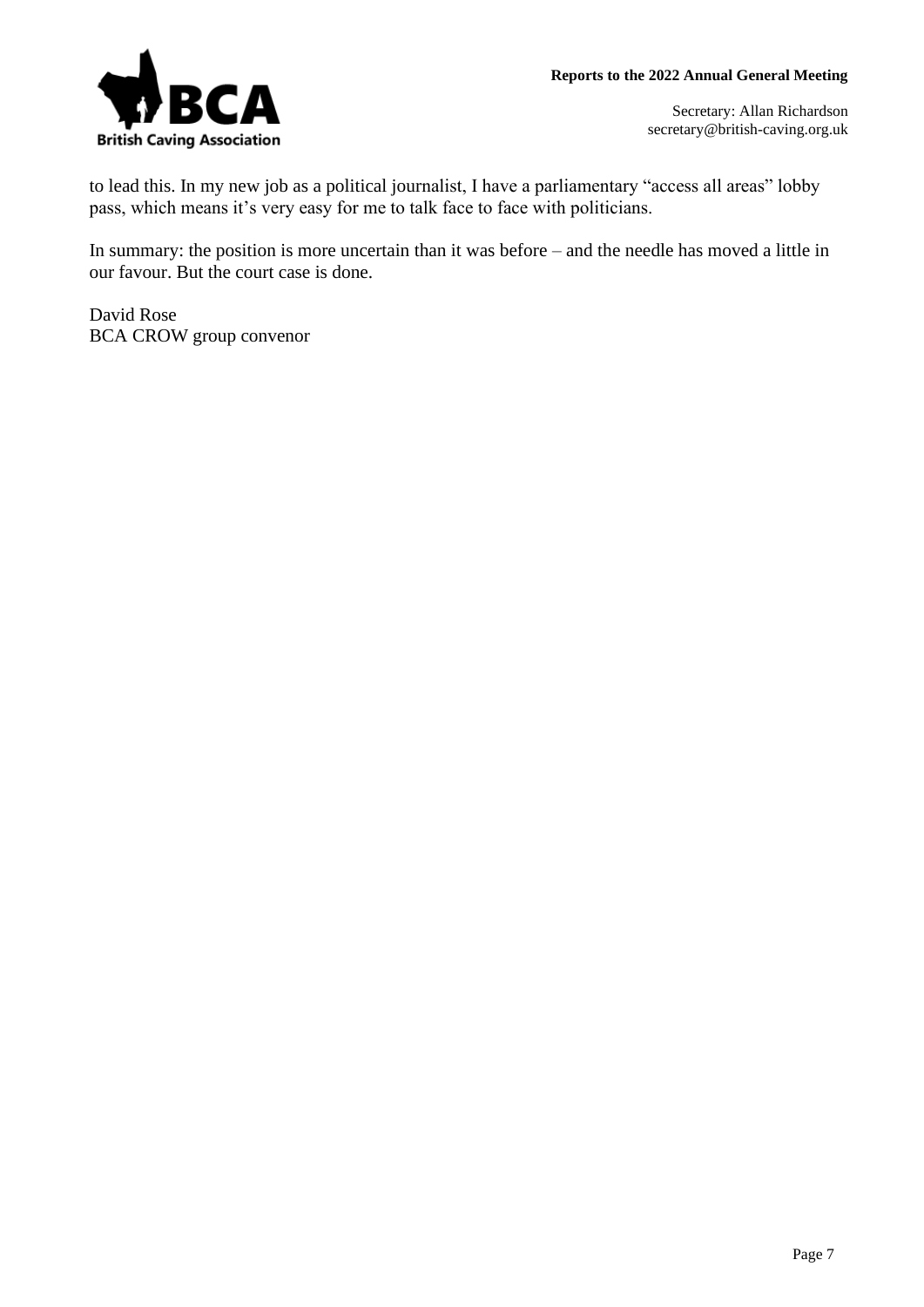

## BCA Insurance Managers Report

#### *Claims*

We have no outstanding claims. Hence we have received a no claims bonus of £1,200 for 2021. The 2 claims we received in 2020 have both been vigorously defended and have gone away.

### *Public Liability Policy renewal as at 1/1/2022*

We have renewed the above for 2022 with no price increase for polices over 2021. We have updated the necessary documents on the BCA website including the FAQs document. The number of underwriters for sporting PL policies is reducing which is a medium term concern. One of the BCA underwriters left the market and was replaced. Some limited non-member cover was added in 2021 but to ensure PL cover its best to join BCA.

### *BCA travel policy*

We have renewed the above for 2022 with no price increase for polices over 2021. However the war in Eastern Europe will affect some travel and hence insurance.

Howard Jones 22/05/2022 BCA Insurance Manager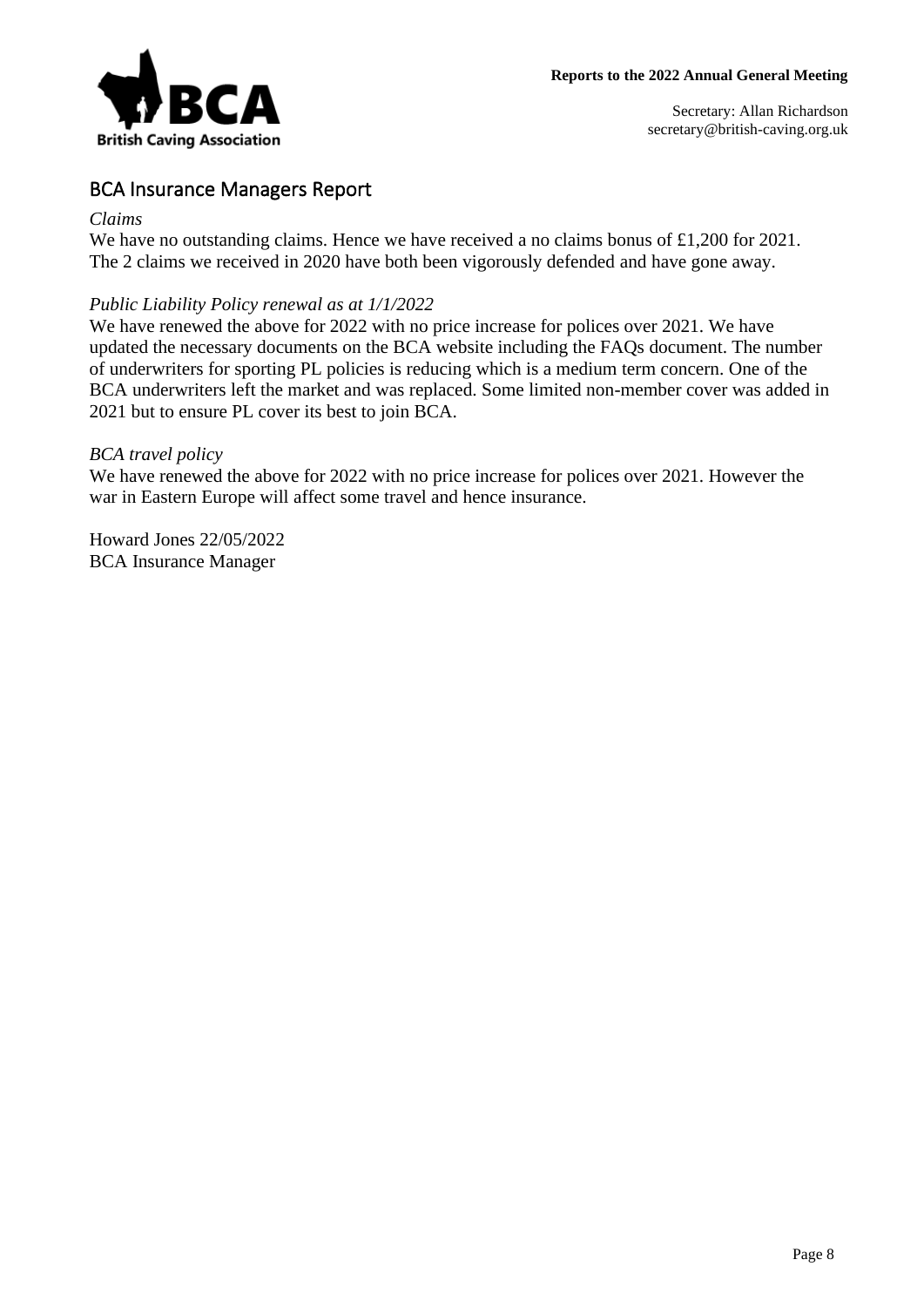

## BCA Membership Report

*Club Membership Report* Katie Eavis Membership Administrator

2020 vs 2021 vs 2022 Membership levels

|                           | 2020 (up until $31st$ | 2021 (up until $31st$ | 2022 (up until the $24th$ |
|---------------------------|-----------------------|-----------------------|---------------------------|
|                           | December)             | December)             | May)                      |
| <b>Groups</b>             |                       |                       |                           |
| (including Member)        |                       |                       |                           |
| Clubs, Associates and     | 166                   | 162                   | 167                       |
| <b>Access Controlling</b> |                       |                       |                           |
| <b>Bodies</b>             |                       |                       |                           |
| <b>CIMs</b>               |                       |                       |                           |
| (including Cavers,        |                       |                       |                           |
| Non-Cavers, Students,     | 5308                  | 5049                  | 5395                      |
| Under 18s and CDG)        |                       |                       |                           |

Clubs:

Seven clubs that were members in 2021 have not yet renewed for 2022. One of these one has let me know they don't intend to renew. The others have not replied. I will chase one more time in early June and then assume they are not interested in joining.

The BCA has one new access controlling body for 2022.

Twelve clubs who have previously been BCA members, but were not members in 2021, have rejoined the BCA this year. Four of these are university linked caving clubs.

Club members:

CIM levels are looking very good. (although not having all of Wendy's data I can't compare to pre-2020) Several clubs are reporting very high levels of interest in caving at the moment and there are a number of clubs who seem to be adding new members at an impressive rate.

Gender:

Of 5395 club members we have gender data on 4622 members.

Of these the gender split is:

Male –  $3470 = 75\%$  of those we have data for

Female –  $1152 = 25\%$  of those we have data for

2022 BCA club members sorted by decade of birth: From the 5395 CIM members BCA has year of birth data for 3290 of these. This does not include any DIM data.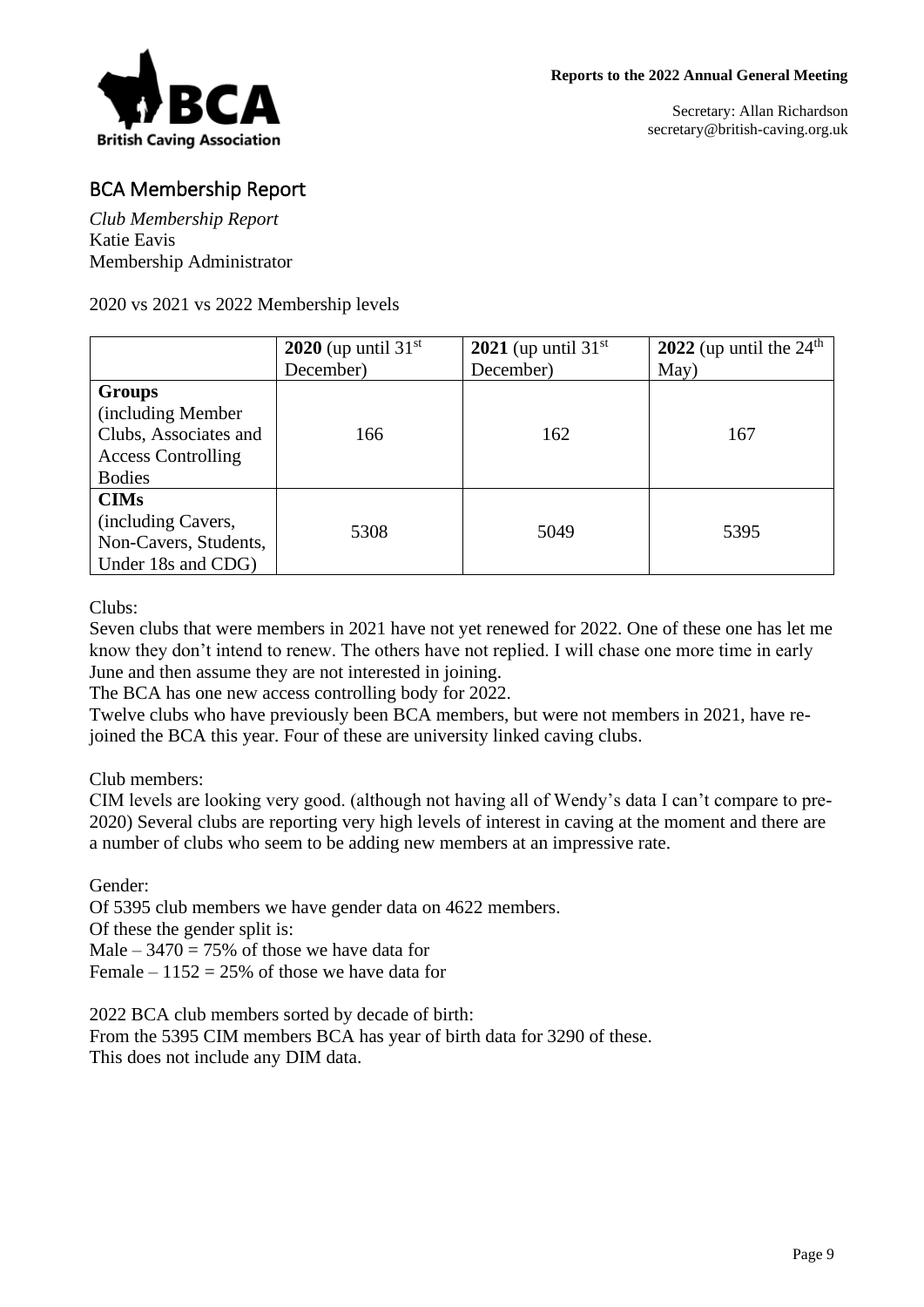



Club members by membership category:

Club members all fall into 4 categories which each have a different membership price.

Under 18s – free membership for those under 18 on the 1st January 2022

Student membership – a discounted membership rate for full time undergraduate students Caving membership – those who wish to go underground but aren't full time students or under 18. Non-caving membership – for club members who don't intend to go underground.



### Card Printing and Posting:

Membership cards are being printed and posted out within 2 weeks.

Regional councils:

Since the last meeting I have contacted all regional councils and passed on the lists of clubs that wish to affiliate and their contact details.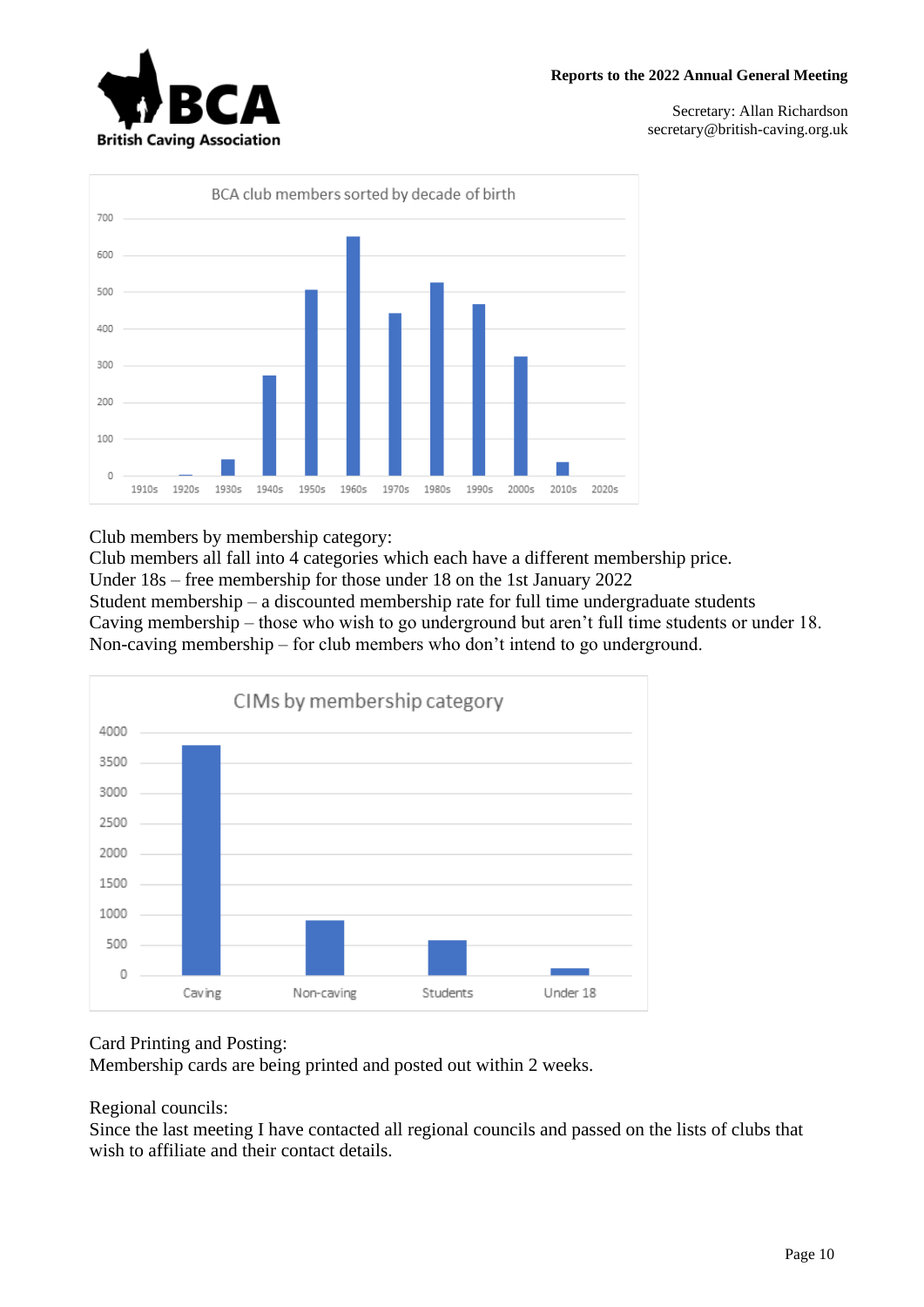

### *DIM Membership Report*

David Gibson I am currently re-coding the statistics module so this is just a quick summary obtained by running COUNTIF functions on the output spreadsheet.

BCA's DIM membership is currently 807 (March: 687) including 61 (March: 59) non-cavers. That is, there are an additional 120 members since March. These are mostly late renewals and people who, having declared they were a DIM on their club's CIM form, needed chasing for a payment.

Regarding the membership software, development continues, and this year the customer-facing form will be re-designed to make it easier to use, and more phone-friendly.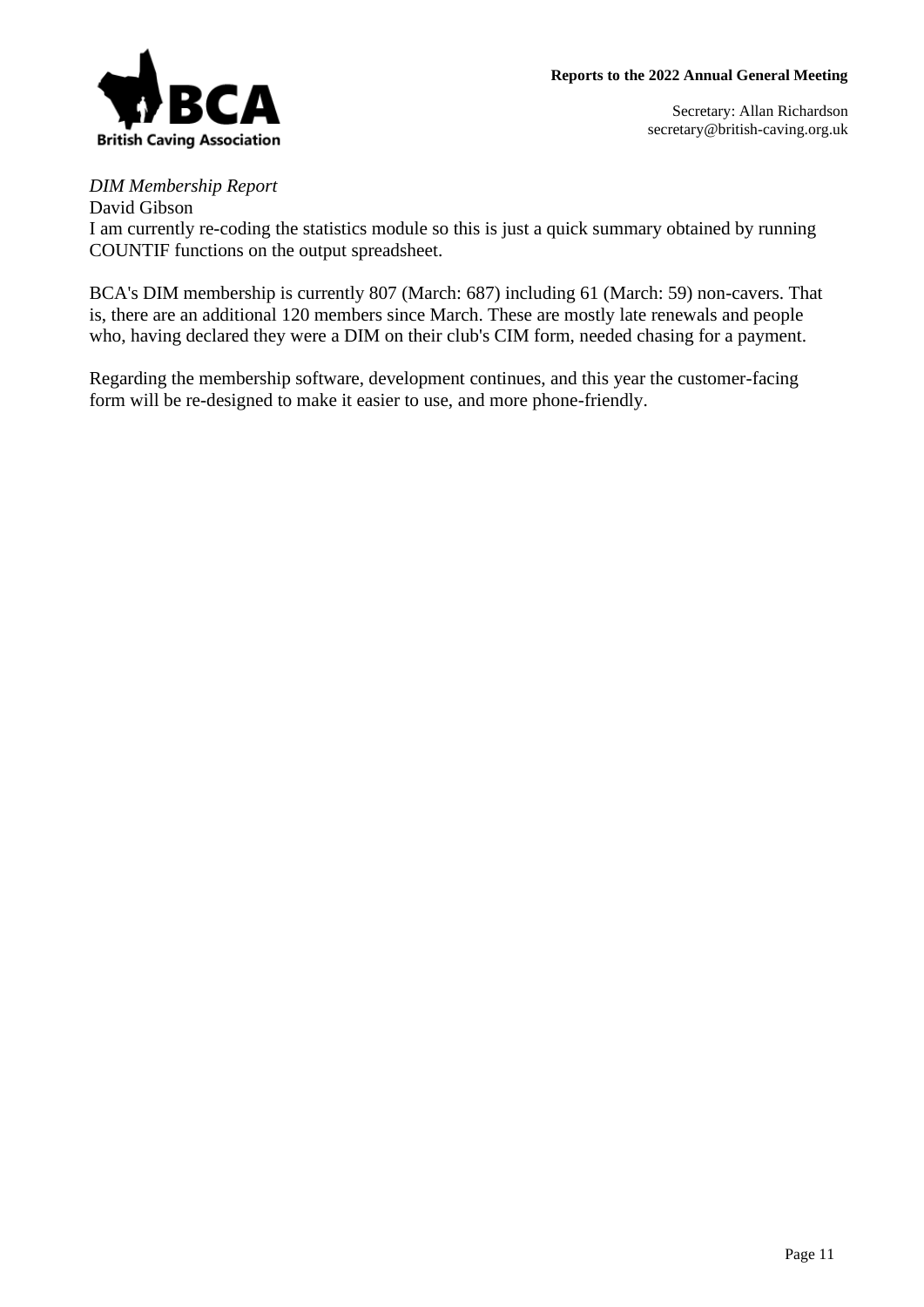

## FSE delegate report

The FSE comprises 31 countries in Europe and beyond.

The FSE General Assembly Meeting (GAM) was held in October as a virtual meeting because of the COVID restrictions. Countries and members of the bureau have remained the same with no new additions this time. Details of the meeting can be found in the minutes of the GAM. This summer will be a busy time for international congresses and gatherings due to the backlog caused by the pandemic.

When the COVID-19 pandemic befell us, we thought that things couldn't get any worse - but they have, as we have all witnessed Russia's brutal military invasion of Russia Ukraine. Neither Russia nor Belarus are members of the FSE nor ever has been. The FSE bureau has condemned this violation of a sovereign nation and asked member countries to do whatever they can to support the Ukrainian people. Ukraine's delegate to the FSE is Bogdan Ridush a palaeontologist at the Chernvtsi National University in Western Ukraine near the Romanian border and provides updates on social media.

Despite these disturbing developments, we are all eagerly looking forward to important up and coming speleological events this summer, especially the 18th International Congress of Speleology (ICS) in Savoie (France) and the 14th EuroSpeleo Forum in Burgos (Spain) with its pre-congress in Cantabria.

To encourage young cavers/scientists to attend the ICS, the FSE has introduced a scholarship award scheme to provide financial support. These promise to be great events. After two years of virtual General Assembly Meetings (GAMs) forced upon us by the pandemic, the FSE bureau is delighted to be able to hold a face to face GAM at the ICS. We look forward to seeing members attend in person. The Berger camp (20th July to 10th August) is also open to registrations.

Bureau meetings have given us the opportunity to reflect upon the structure of the bureau, our roles and responsibilities in a changing world and the statutes that support our federation. A small working group will be established to look at this in more detail.

Opportunities to offer ESP project money recently has been seriously limited due to travel restrictions and expeditions being postponed.

Considerable work continues to be invested in maintaining the system of sponsoring European projects, through the EuroSpeleo Projects (ESP), the EuroSpeleo Forums (ESF), as well as the EuroSpeleo Protection Label (ESPL).

Our strongest commission, the European Cave Protection Commission (ECPC) continues to effectively engage in issues that are vital to protect our caves and karst. The 6th EuroSpeleo Protection Symposium "Assessing, monitoring and protecting cave biotopes and geotopes through Natura 2000" was held in Germany from 26.10.21. to 30.10.21. This was a very successful event.

Ged Campion BCA delegate to FSE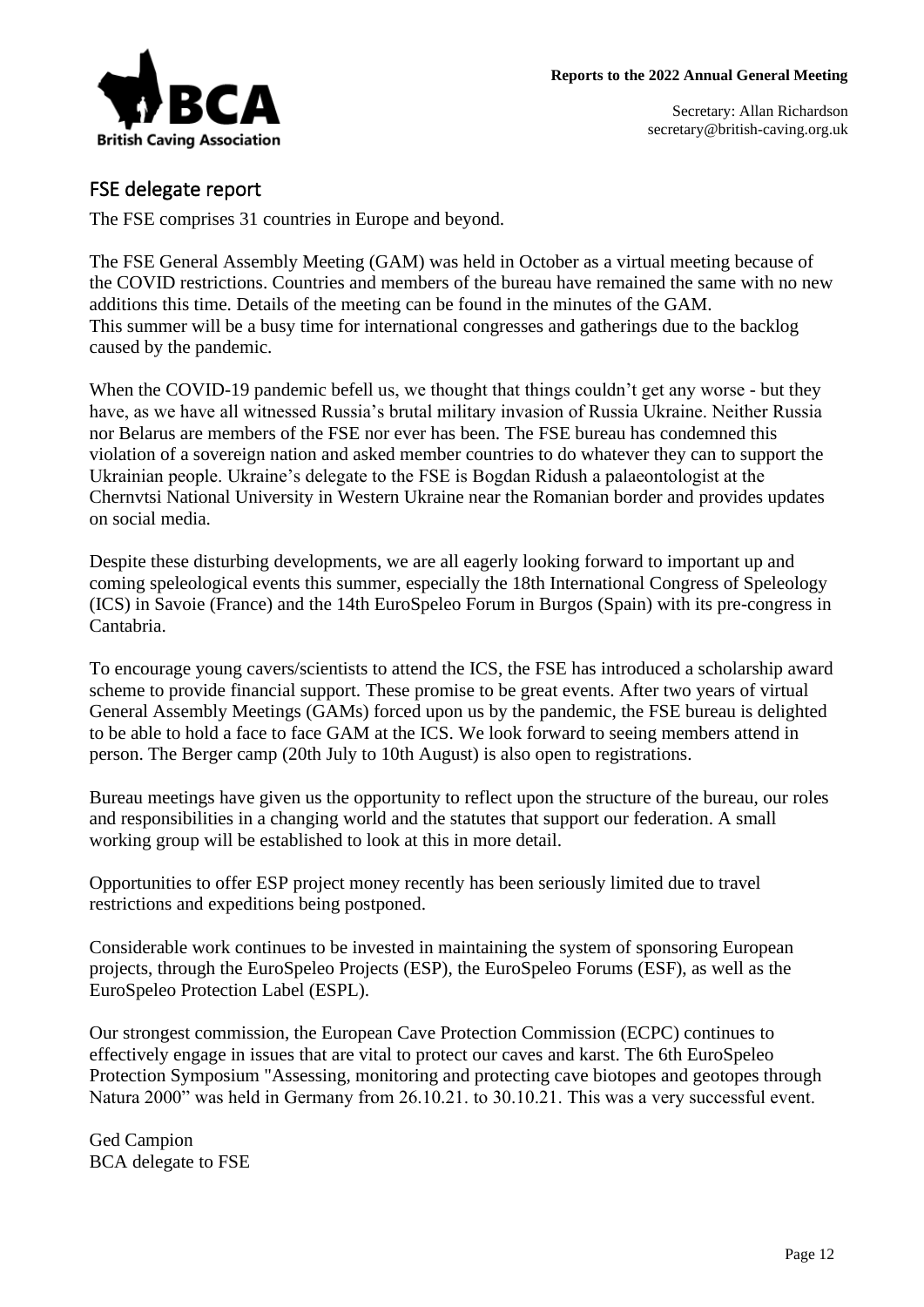

## BCA Training officer and Training and Equipment Convenors report.

As of 5th June 2022

It has been a very strange year to be new in post.

We've started to come out of Covid and people are getting active and very busy. We've had an amalgamation of the Training and Equipment Committees and formed a new working group.

At this point we have had two meetings on zoom and the first ones Minutes were ratified at the meeting on Wednesday 1st June. These will be uploaded too the website soon. As you can imagine there are lots of things to sort and agree on before we can move forward efficiently.

One of the main ones is we are currently trying to sort out our Terms of Reference. On reading the first draft that we inherited, it was noticed that there was no mention of equipment!

So far we have discussed and started to implement:

- Regional bolting. We are trying to form a full picture of what happens where and how we can support the regions if needed.
- Funding . It has been decided that for training funding that the T/O should approach the Region and they claim off the BCA later. The Budget that we hold as the T and E group will be for all special interest groups.
- Training. All regions are getting very active with the caver training element and are taking approaches that work in their regions. We are agreeing transparency policies and coming up with ways to bring other trainers on board. The vast majority of courses are fully subscribed.

This list is not exhaustive but are the main elements covered so far.

To move forward as a working group, we would like some IT assistance. It has been suggested within the group that maybe the BCA should look at a paid full time IT position. whether we like it or not, IT is the way the worlds going and the younger generation, coming in to caving, now expect it.

After being in post since the last AGM, I still have no way to upload minutes or set up zoom meetings without the help of the BCA chair. Nearly everyone in BCA is a volunteer and a full time IT position can only help all the groups.

We are trying to meet at least every 4 months as a whole group with small groups holding their own discussions on items and reporting back, in between.

We are sticking pretty well to agendas, reports are mainly coming in on time from the regions and being read beforehand. This is how we are keeping the meetings under 1 ½ hrs the aim is to get them to 1hr max.

If anyone has any questions for myself or the group, please contact your regional T/O or equipment officer in the first instance, alternatively please feel free to contact me directly.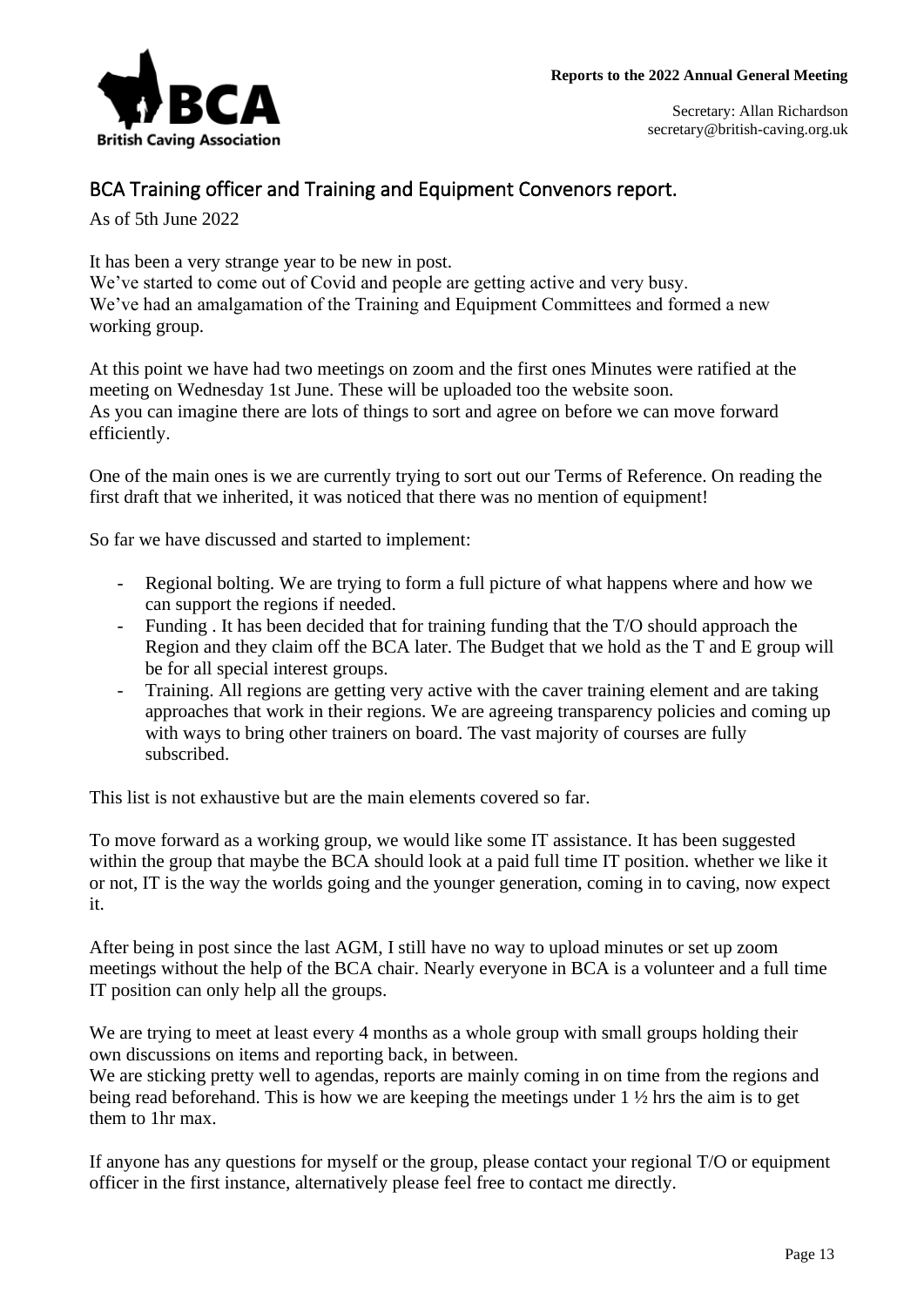

I would like to finish by thanking everyone in the new working group for all their hard work and help with the new working group. I would also like to thank the people behind the scenes who have given me useful suggestions, hints and offers of help with negotiating the BCA as a whole.

Unfortunately I can't attend the AGM as I'm working abroad for 2 weeks.

Thank you for reading Steve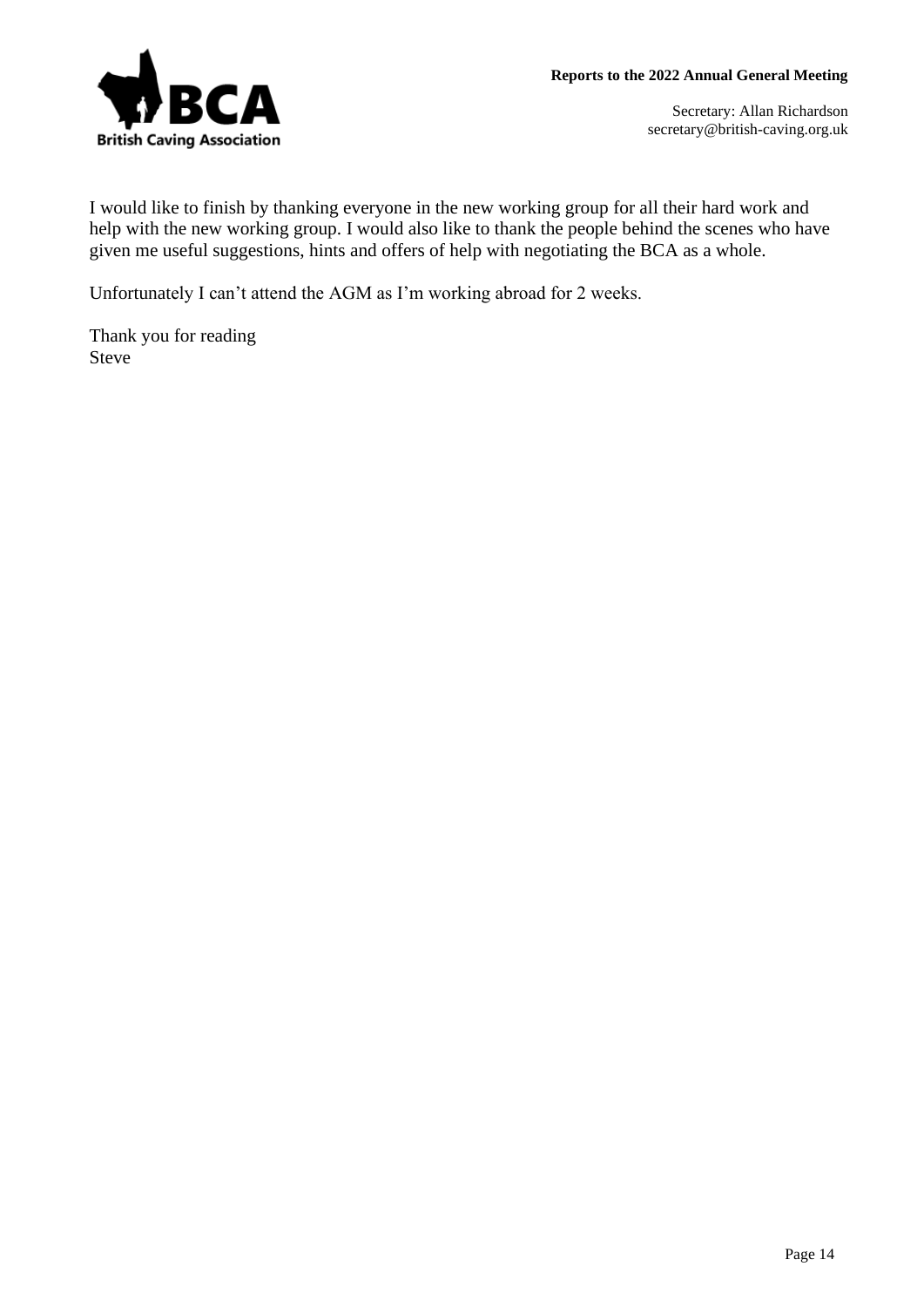

### Youth & Development Report

#### *2022 AGM CHECC*

After a couple of troubling years, thanks to COVID, university caving clubs have come out fighting, and CHECC organised two fantastic events, the northern and southern CHECC forum. The cohesion between university clubs is obvious, even cross region, and will be key to keeping this momentum going.

Further kit loan agreements are in the process of being agreed to help university clubs who are unable to get the required level of funding from their universities/unions cave using safe equipment.

Recently the Youth & Development group and CHECC have been able to agree a store in the mendips, where certain caving kit will be stored, with the aim of reducing the amount of kit required to be transported on weekends, making them easier to arrange, and increasing their frequency. Our thanks goes to the Wessex Cave Club for arranging this. Over the next 18 months, the aim is to set up a similar store in each of the major caving regions in the UK.

#### *Website Development*

Several very popular articles have been posted on the BCA website by Y&D, that has raised the profile of the group, but also has raised the profile of important issues such as diversity and inclusion and youth related caving issues.

Recently a member of the Y&D working group has been introduced to the newtocaving website. We intend on utilising this website better, that due to various issues has been mostly left since its acquisition by the BCA.

#### *International Congress of Speleology Grants*

An idea was brought forwards by the representative for CSCC to provide grants to young people form the UK to support them going to ICS. Upon discussion within the Y&D working group, the proposal was accepted, but based upon applications coming in from groups of young people or those in full time education.

After putting together some fantastic applications two £500 grants have now been provided to groups associated with Reading University and University of Bristol. We look forwards to hearing reports back from the congress.

Youth & Development worked alongside other members of council to put this scheme together, and as a group we look forward to being able to work alongside other parts of the BCA to help provide services to our members.

#### *Experience Caving*

In light of a big return to caving happening for most, this project, described in the May 2021 report to council has taken a bit of a backseat. I intend on having a big push before the end of 2022 with regards to upping the inclusion of young people within caving clubs. This will start with providing and rolling out a full guide to all clubs with recommendations about how they can open their clubs up to young people. For this I am working alongside Chris Boardman, BCA Safeguarding Officer.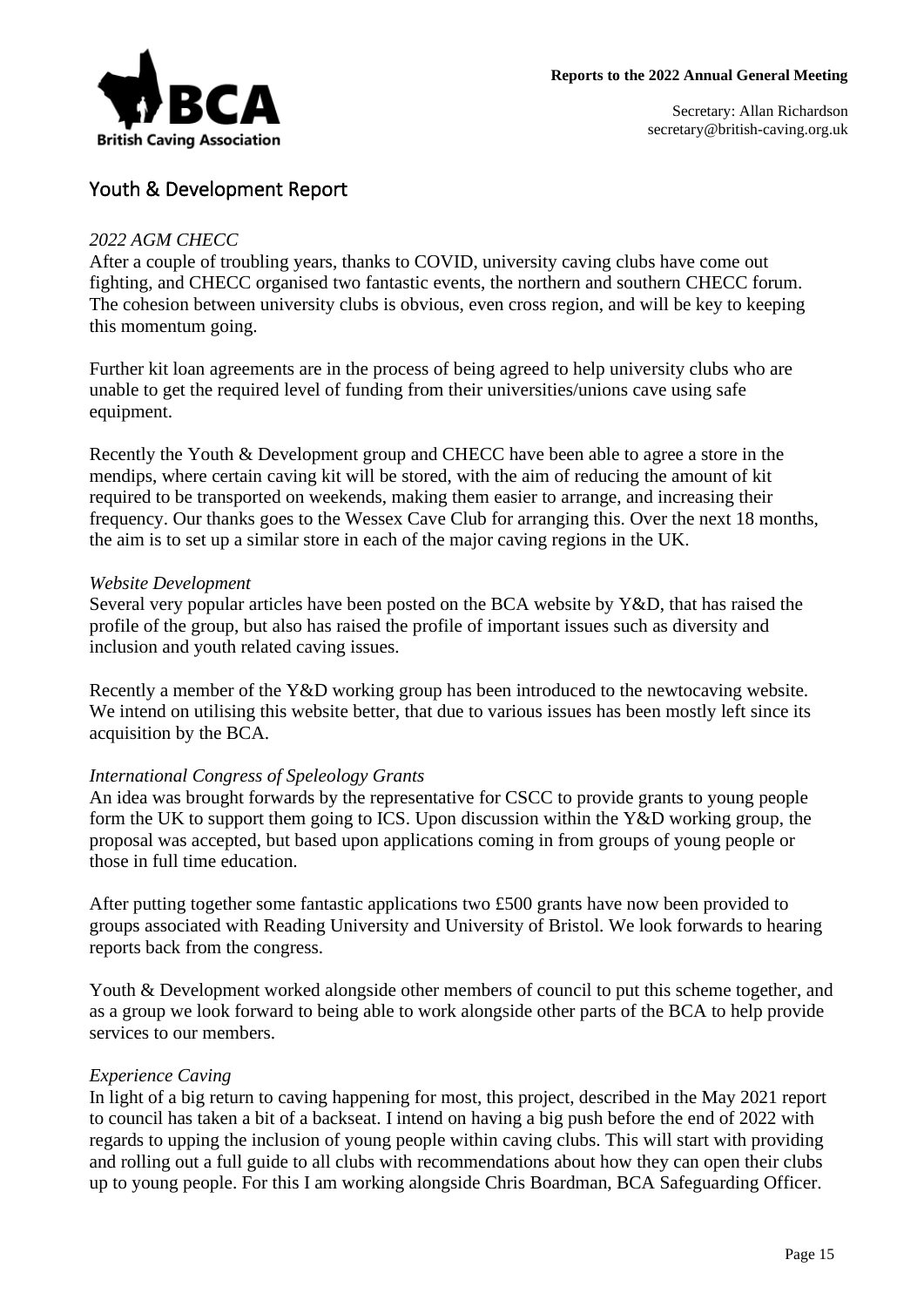

#### *Scout Caving*

Scout caving has restarted in some regions but not others since lockdown. It is anticipated that the covid break will result in fewer scout cave leaders. Discussions between Y&D and Scout cavers are ongoing as to what support the BCA can provide with regards to this.

#### *Charterhouse Caving Age Restrictions*

It is good to see that Charterhouse Caving Club have reduced their age limit from 16 to 12 (via 18), and we see this as progress, but not the end goal. It has been noted that the most recent "reasoning" for the age restrictions, around young people having a 'greater tendency to shine lights at anything of interest, including bats' was not previously cited, but also seems fairly baseless.

#### *Diversity & Inclusion*

A proposal from the convener of the Youth & Development working group was accepted at the last AGM, as well as a proposal to ensure gender neutral wording in the constitution wording and council roles. These are solid steps forward, and I hope to continue off the back of these in the coming year to ensure that these solid steps become great strides by utilising information learned at a national outdoors conference to provide recommendations to clubs, regional bodies and the BCA itself as to how we can become more inclusive as organisations.

Josh White Youth & Development May 2022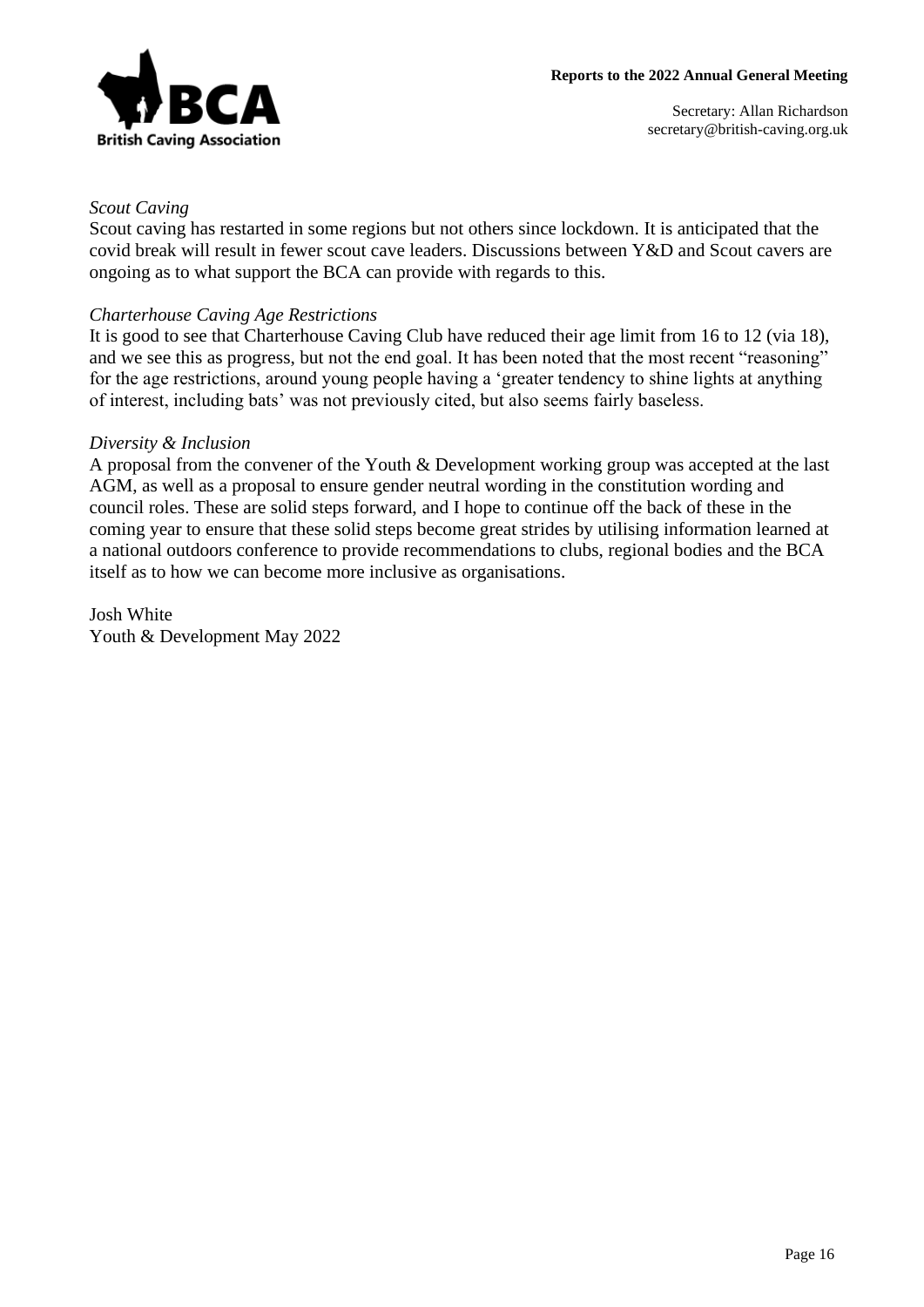

## Safeguarding officer's report

No safeguarding concerns have been raised with me during the past 12 months. I wrote the safeguarding policy, and guidelines for clubs, when the position of safeguarding officer was created, and those guidelines remain accessible on the BCA website. Clubs or members who have questions or concerns are welcome to contact me directly.

A small number of clubs have been in touch with plans to take youngsters caving. When this involves unsupervised contact (ie parents or teachers / youth workers / scout leaders not present), I have arranged for DBS checks for club members who have kindly volunteered to take the kids caving. Only a very few checks have been made and BCA Council agreed some time ago to fund them, so there is no cost to clubs or members.

I've also written up a procedure whereby instructors with BCA qualifications who need a DBS certificate can apply for one through BCA. This is funded directly by the instructors themselves. I'm just waiting for BCA Treasurer to think of a suitable method for instructors to pay - I have to pay by credit card for each check, so there needs to be a process for instructors to reimburse me.

Chris Boardman BCA Safeguarding Officer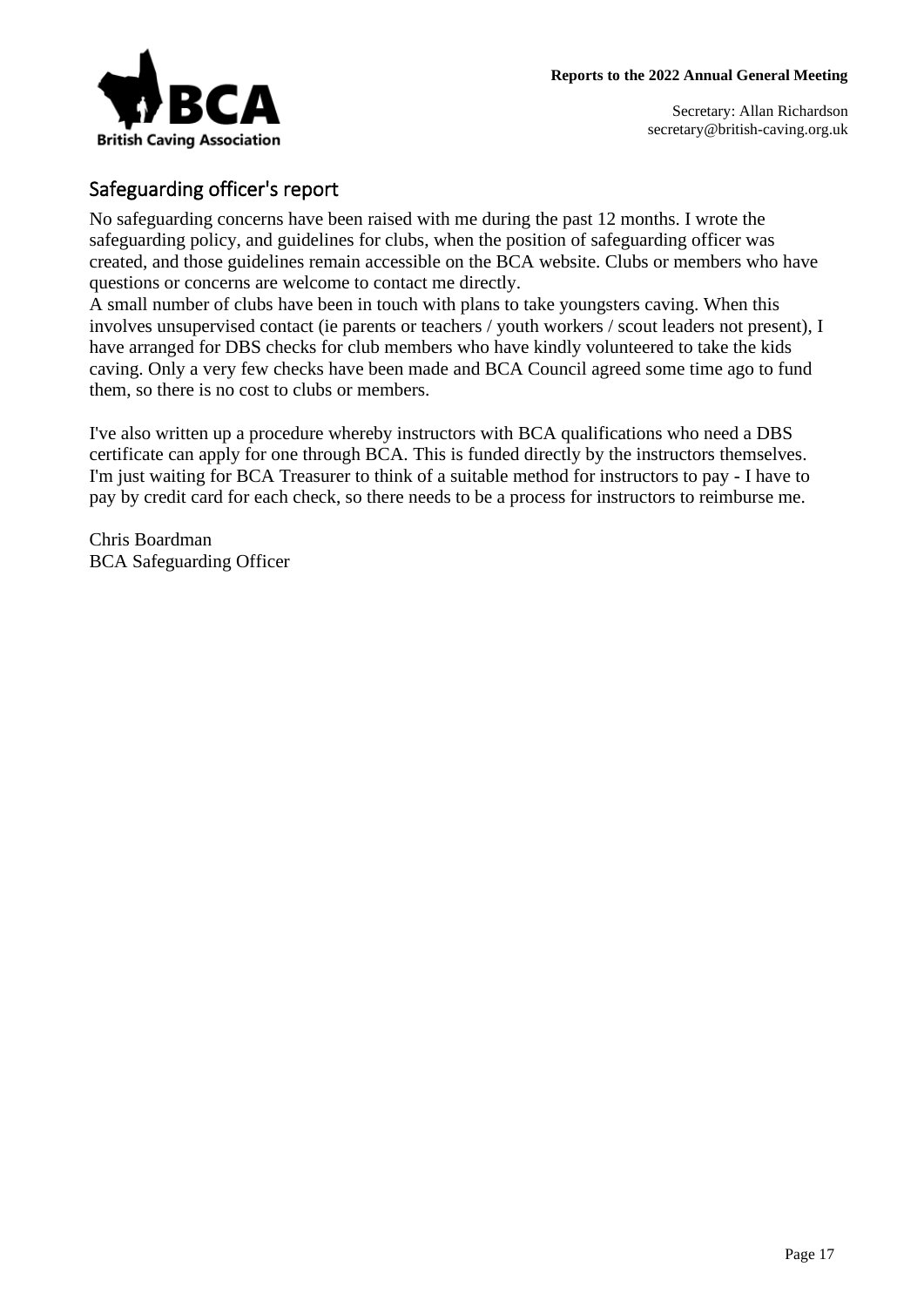

## IT Convenors Report

If the last couple of years have been all about Zoom meetings and virtual AGMs for the IT group, this year it's been all about virtual private servers.

The IT Group have decommissioned two of our virtual private servers and replaced them with one new one. This will reduce server costs. This is used to host 33 accounts free of charge that are of significant value to our membership. These include BCA affiliated organisations such as the BCRA and the Cave Registry, cave rescue organisations such as the Gloucestershire Cave Rescue Group, and regional councils such as the Devon & Cornwall Underground Council.

We have been forced to move these servers away from Memset to their owners' new cloud platform; a task that took considerable volunteer time and effort. Thank you to the webmasters who we host for being very good about the minor disruption and downtime that this entailed.

We have performed an audit of the domains that we register for both our own use and on behalf of the organisations that we provide hosting for, again in doing so reducing costs.

Our ongoing projects include:

- working with the membership secretary to transition onto the new online membership database (this should not result in any disruption for individuals or clubs).
- working with the webmasters that we host to transition away from older software versions (particularly PHP) in order to improve server security and performance.
- continuing to support the BCA's work through provision of email, administrative, and technical services and support

We are always looking for volunteers to get involved with the IT Group, who can take on as much or as little as they'd like. This can be quite rewarding and interesting, and we'd like to help support the development of our volunteers as best we can. If you'd be interested in taking on some volunteering, particularly the Chair role, please get in touch with it@british-caving.org.uk

Thank you so much to the fantastic volunteers who are keeping this all going: particularly to Angus Sawyer and David Gibson for their invaluable and long-standing service.

Ari Cooper-Davis IT Group Chair 2022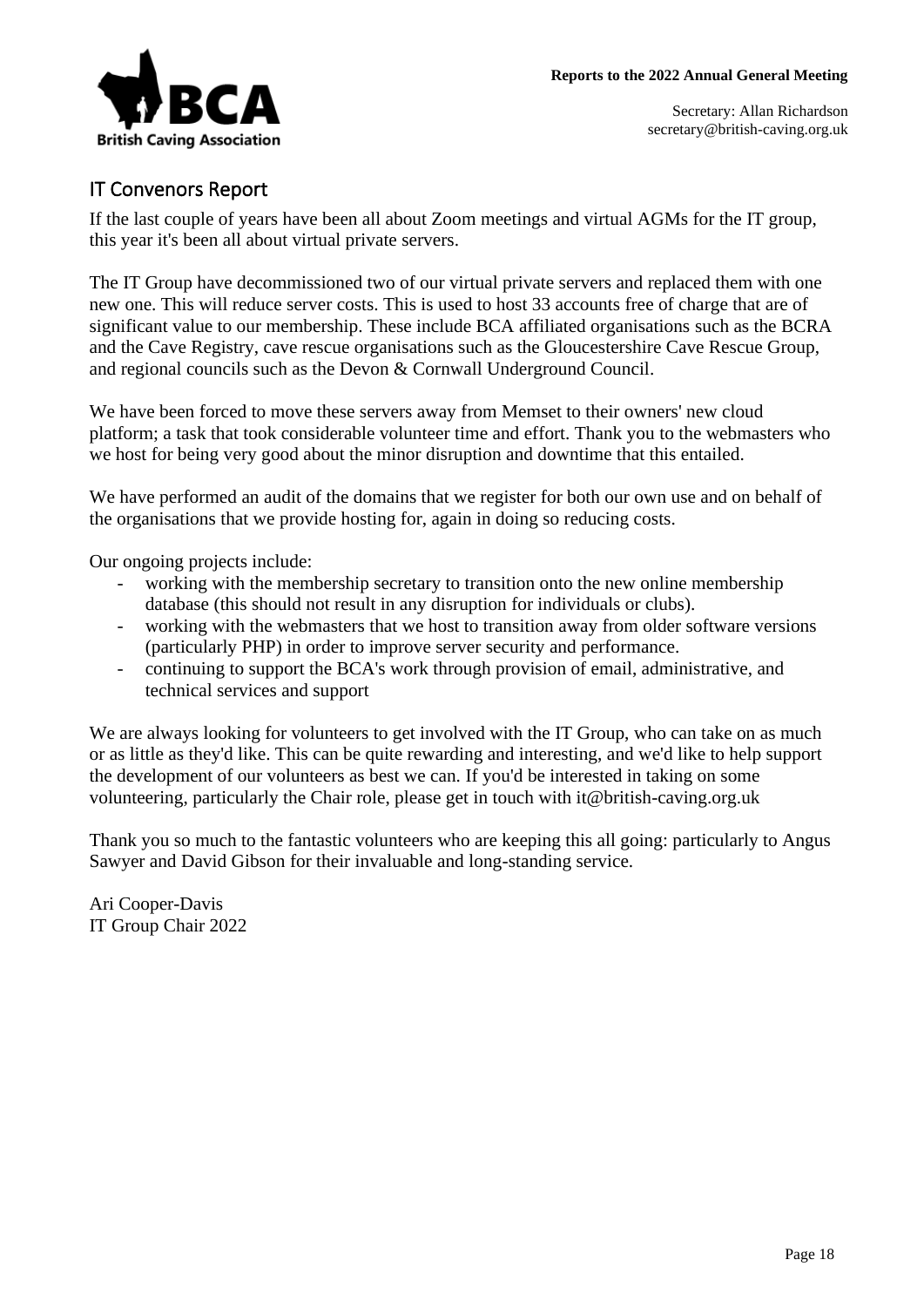### British Caving Library Report

This report covers the period from September 2021 to the present; it is for information and reflects the situation at the time it is being written.

Following the relaxation of the Covid-19 contact rules we have been able to return to our normal routine of working together in the Library on one day a week and welcoming, by appointment, visitors doing research.

Librarian Mary Wilde has continued to deal with foreign journals, which we receive in exchange for BCRA Caves & Karst Science, and also with books. I continue to deal with newly acquired UK journals, sent to us by BCA member clubs, and with archive materials now arriving in increasing amounts. We also buy any relevant newly published books, etc. which are brought to our attention and are very grateful to those authors and editors who provide us with a free copy for the Library. As Katie Eavis has now transferred to dealing with BCA Membership, we have been pleased to welcome Karen Slatcher, who works for us one day a a week and has taken over dealing with modern surveys.

Mary and I both deal with incoming enquiries, passing the enquiries between us so that there is minimum delay in responding, usually by emailing out scans. (There was no drop in the number of enquiries we dealt with during the Covid-19 lockdown periods compared to more normal times.) We also both deal with visitors coming to do research and I come in regularly at weekends.

Volunteers maintain the Library website, including the BCRA Online Archives, the Audio Archives and the all-important Online Bibliography/Catalogue.

Our two regular volunteers cataloguing the late John Beck's legacy of Peak District surveys, have now completed cataloguing approximately 1,000 surveys, aerial photos and maps. Some of these have now been scanned and are on the Derbyshire Cave Registry website where they are available to all cavers. These two volunteers have now started on the archive surveys passed on with the Eli Simpson collection.

Other Archive material has continued to arrive in the Library throughout the year and is, if anything, increasing as the existence of BCL becomes better known to relative of deceased cavers wondering what to do with their collections.

The library welcomes enquiries by phone, email or personal visit and enquiries continue to run at between 80 to 90 per year. We are now recording the types of enquiry so that we know what % now require us to carry out research (which may take a number of hours for each enquiry), as opposed to the simple scan-and-email which takes only minutes.

The Library has excellent WiFi plus digital display facilities for meetings as well as scanners, copiers, etc. which can be used by visitors doing research. The facilities continue to be used by other groups: QMC and Training Administrative groups, a DCA Regional Council meeting and a BCRA Council meeting is due in July.

Jenny Potts, (j.potts@bcra.org.uk) BCRA Library Co-ordinator, 23 May 2022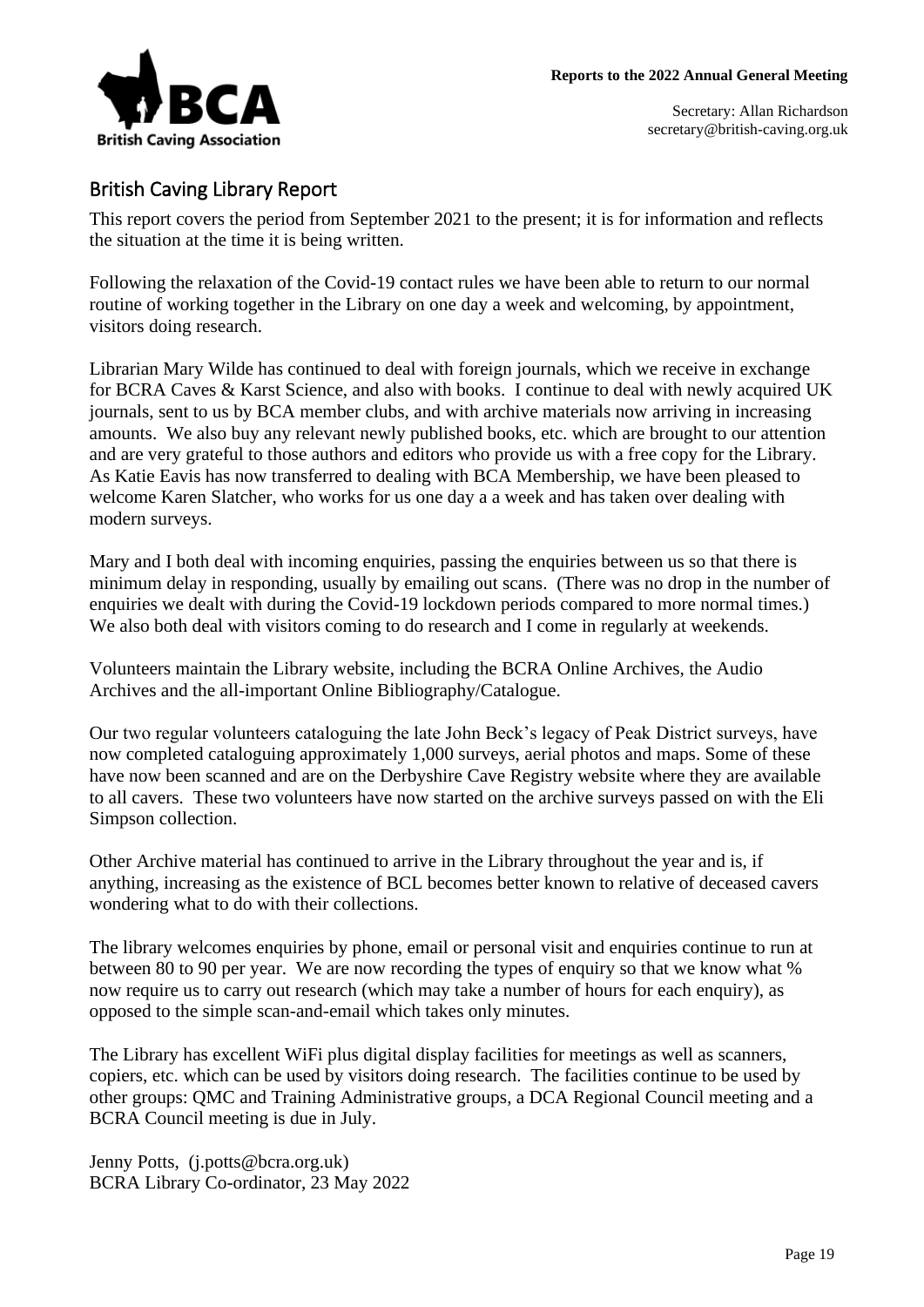

### UIS Report

The last BCA AGM was on 10th October, the International Year of Caves and Karst was in full swing with BCRA contributing with monthly Monday night lectures, these went down very well and were well received.

The International Year has been extended up to July this year and will finish at the end of the International Congress in France. It has been a great success and there is a book and a video produced.

Work has been continuing all over the world with various events from the International Year, please look on the website for more information - http://iyck2021.org/

Since then, the main thrust of the UIS has been towards the International Congress, please look at the website https://uis-speleo.org/

Obviously, the big event that has taken place in the last few months is the Russian invasion of Ukraine which has split the international caving population up the middle. The UIS initially brought out a very luke-warm statement which had been prepared from a number of inputs, including countries that were initially showing a certain amount of sympathy towards Russia, ultimately when things got completely out of hand there was almost universal agreement within the representatives from each UIS country that a stronger statement should be made. The statement below was issued.

*The revised UIS Bureau statement:*

*The UIS Bureau condemns, in the strongest possible terms, the military invasion of Ukraine by the Russian Federation. This conflict is creating a severe humanitarian crisis that is worsening daily. The UIS Bureau stands with the Ukrainian people and calls on the Russian aggressors to immediately cease their brutal, inhumane and unprovoked violence.*

*The UIS Bureau is appalled by the current invasion and war crimes committed by the armed forces of the Russian Federation. In solidarity with Ukrainian cavers and scientists, organisations worldwide, the UIS Bureau is freezing all cooperation with caving organisations and speleological institutions of the Russian Federation until further notice.*

*The UIS Bureau recommends to the next UIS General Assembly to suspend Russia from membership of the UIS until Ukraine's sovereignty and internationally recognised borders, including Crimea, are restored and that the Russian language be excluded as an official UIS language.*

*UIS Bureau*